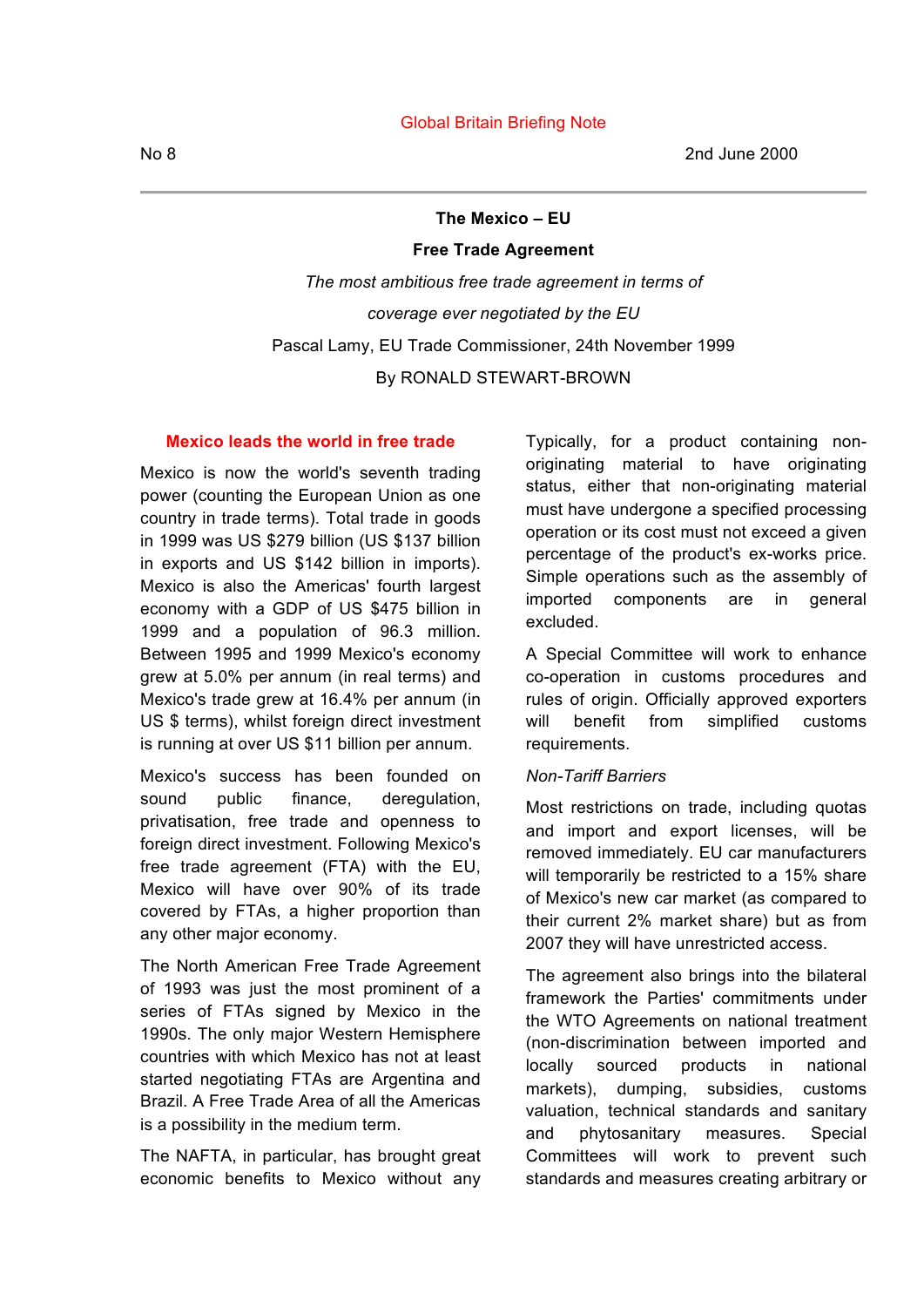loss of sovereignty or independence. Sharing equal status with the USA and Canada in the NAFTA has enhanced Mexico's international standing, in particular as an active independent member of the World Trade Organisation (WTO). The idea of a customs union (of which the EU is the world's prime example) was never considered as Mexico's external trade interests are very different from those of the USA and Canada.

The EU and Mexico both expect that their FTA will result in a rapid increase in trade in goods between them from the modest level of US \$18 billion in 1999. They also anticipate a big increase in investment in Mexico by European companies wanting to manufacture within the North American Free Trade Area.

# **The Mexico - European Union FTA**

#### **Legal Status**

The FTA reached between Mexico and the EU on 24th November 1999 is as comprehensive in its coverage as the NAFTA and the most comprehensive ever entered into by the EU. Negotiations were conducted within the framework of a "Global Agreement" signed on 8th December 1997, which also provided for regular political dialogue and extended cooperation between the EU and Mexico.

The part of it covering goods, public procurement and competition will enter into force on 1st July 2000. The second part, which covers services, investment and intellectual property rights, still requires ratification by some EU member states but is also expected to enter into force on 1st July 2000. The agreement is expected to meet the WTO Agreements' requirements for a free trade area in goods (Article XXIV of GATT) and for an economic integration agreement in relation to services (Article V of GATS).

# **Organisation**

unjustifiable barriers to trade.

#### **Services**

The Parties will within three years agree to eliminate within ten years substantially all remaining discrimination between them in almost all sectors of trade in services, primarily by removing limitations on their service suppliers' freedom to operate in each other's territory. The only important exceptions are air transport, audio-visual services and maritime coastal trade. The access accorded EU service suppliers to Mexican markets will be at least as favourable as that accorded USA and Canadian service suppliers under the NAFTA.

# **Intellectual Property Rights**

The agreement brings into the bilateral framework the Parties' existing commitments under the WTO Agreement on Trade-Related Aspects of Intellectual Property (TRIPS). A Special Committee on Intellectual Property Matters may be convened by either Party whenever difficulties arise in the protection of intellectual property.

# **Investment and related payments**

The Parties undertake not to introduce any new restrictions on payments related to direct investment and will progressively eliminate existing restrictions. They also agree to promote an attractive and stable environment for reciprocal investment.

# **Public Procurement**

The EU will have access to Mexico's public procurement markets on the same basis as the USA and Canada under the NAFTA. Mexico will have access to the EU's public procurement markets within the framework defined by the 1994 Agreement on Public Procurement (to which the EU and 23 other countries are party). In essence each Party will give the other Party's contractors access to its public procurement markets on the same terms as its own contractors, subject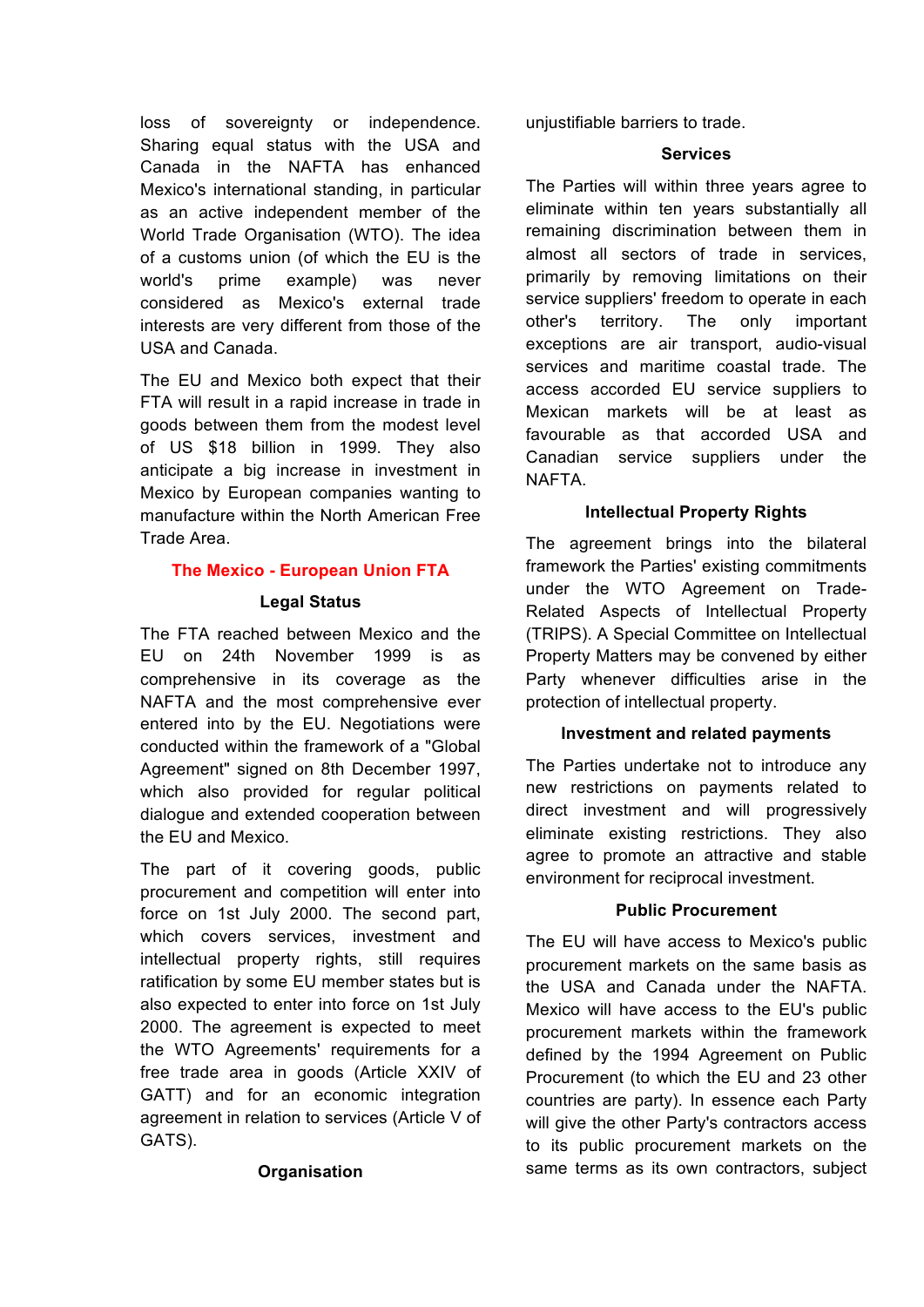A Joint Council of the European Commission, the Council of the EU and the Mexican Government will bear overall responsibility for implementing the Global Agreement. A Joint Committee of senior civil servants will be responsible for the operation of the agreement and will report annually to the Joint Council. Various Special Committees will in turn report to the Joint Committee. No secretariat is envisaged.

#### **Goods**

#### Industrial products

Industrial products account for 95% of total bilateral trade in goods between the EU and Mexico. Tariffs will be eliminated as follows:-

- *Mexican exports to EU*
- EU tariffs, which currently average around 3%, will be eliminated for 82% of imports by value immediately and phased out for the remaining 18% by 1st January 2003.
- *EU exports to Mexico*

Mexican tariffs will be eliminated for 47% of imports by value immediately and phased out for the remaining 53% over periods ending on 1st January 2003, 2005 or 2007. The weighted average tariff will be halved from 8.1% to 4.0% immediately and further reduced to 1.6% by 2003. From 2003 no tariff will exceed 5%. Tariffs on new cars will be cut from 20% to 3.3% immediately and eliminated by 2003.

# *Agricultural products*

Agricultural products account for 5% of total bilateral trade in goods between the EU and Mexico. Tariffs will be phased out on 62% of that trade over periods of between three to ten years. Tariff negotiations on sensitive products such as meat, dairy products, cereals and bananas are being deferred.

# *Rules of Origin and Customs Co-operation*

To qualify for reducing or zero tariffs

to minimum threshold levels.

EU access to some Mexican public procurement contracts e.g. PEMEX (Petróleos Mexicanos) and CFE (Comisión Federal de Electricidad) will be phased in over 10 years, whilst other Mexican sectors such as public utility and transportation services will remain closed.

#### **Competition**

The competition authorities of the EU and Mexico will cooperate with regard to the application of their respective competition laws and present a joint annual report to the Joint Committee.

# **Dispute Settlement**

The Parties agree to make every effort to settle potential disputes bilaterally, either on their own or through decisions of the Joint Committee. Either Party has the right to request arbitration by a specially established panel, which will normally present its final report within four to six months. A panel may authorise appropriate retaliatory measures if one Party refuses to comply with its final report. Either Party may, as an alternative, opt to use the WTO dispute settlement system. The European Court of Justice will of course have no role in Mexico-EU dispute settlement.

# **Implications for the UK and Europe**

The Mexico-EU FTA should help Anglo-Mexican trade expand from its current modest level (£1.2 billion in 1998).

Under the FTA with the EU, Mexico obtains most of the benefits of the Single Market with none of the costs or regulations. It retains the right (unlike the UK) to negotiate whatever trade arrangements it wants with non-EU countries. For countries in the European Economic Area, like Norway, and the many Eastern European countries involved in the EU enlargement process, the Mexico-EU FTA is clear evidence that alternatives to full or partial membership of